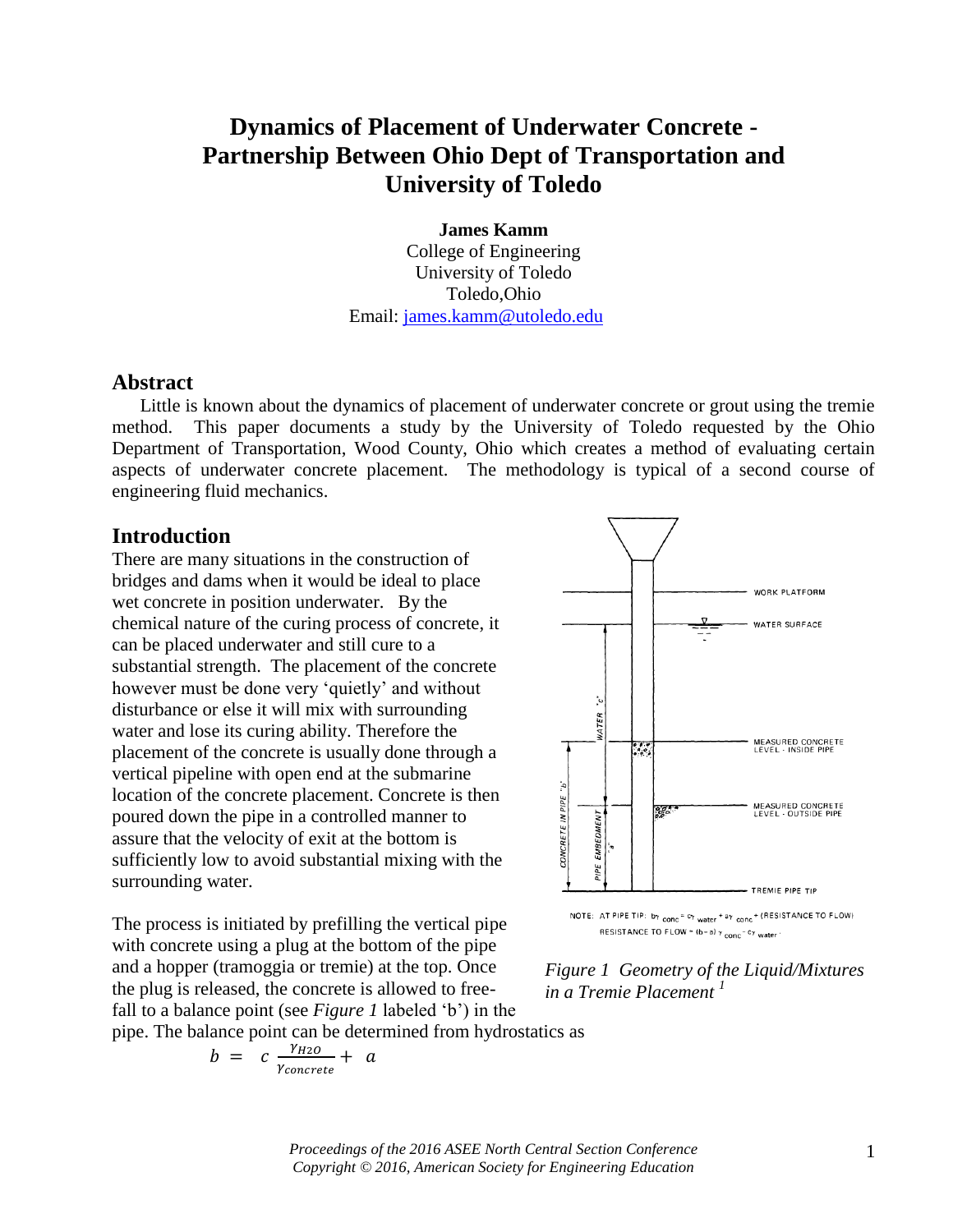Notice that a certain amount of concrete is allowed to build-up around the base of the tremie pipe (distance 'a') as the concrete is laid. This is required to keep a seal so that no water will get into the tremie pipe while pouring concrete. It is called the *immersion depth* of the tremie pipe. To get the concrete to flow through the tremie pipe, additional concrete must be poured into the tremie. The additional build-up of concrete over the balance point causes a similar amount to pour out of the bottom of the pipe. The additional level of concrete in the tremie pipe required to keep concrete flowing is determined by the friction of movement in the tremie pipe itself plus the additional pressure at the exit of the tremie required to move the previously laid concrete into place. It is this last pressure which is the topic of this paper.

## **Flow Dynamics Outside the Tremie**

*Figure 2* is one concept of the flow from the base of the tremie pipe. The red bubble or 'ballon' at the base of the tremie pipe is a reminder that the pressure of the concrete stream as it exits the base of the tremie has two components. The first is the hydrostatic pressure of the two exterior liquids: water and concrete. This pressure is equal to the local hydrostatic pressure of the water head plus the liquid concrete head . According to the dimensions identified in the diagram right, this amounts to

 $P_{local} = \gamma_{water} W + \gamma_{growth} C$ 

The second component (the red bubble) of the pressure at the base of the tremie pipe is the additional pressure needed to move the placed grout/concrete to its final resting place. In this illustration it appears that the flow has a preference to move upwards as it is pushed away from the pipe exit however there doesn't seem to be any physical



*Figure 3 Brown Grout Placed in Silica Sand by Tremie Pipe*  From: University of Toledo Engineering Lab, October, 2015.



*Figure 2 One Concept for Tremie Placement <sup>2</sup>*

support for this hypothesis. If fact, it seems that the direction of minimal resistance would be horizontal. To move downward upon exit, the flow would have to overcome the compressive strength of the previously laid concrete and to move upward it would have to overcome the concrete head of the mixture above it. To move horizontally, it *only* needs to overcome the shear resistance to move to its final resting place.

Therefore, a better model (as least to begin with) is to assume the flow is horizontal. In fact, in a small experiment in the laboratory, with a tremie pipe immersed in dry white silica sand and filled with a brown dry grout power, when the grout was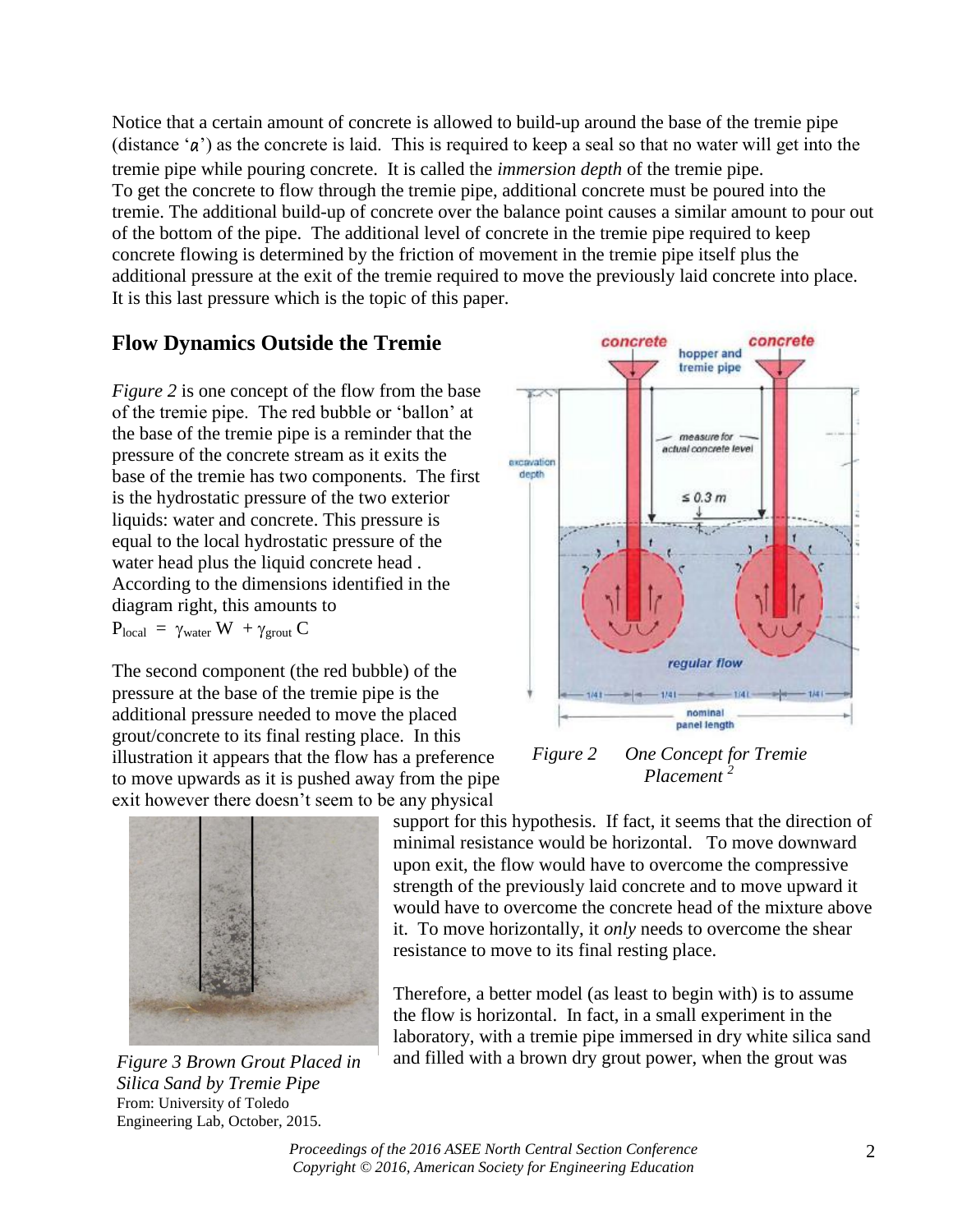forced out of the tremie pipe it gave a brown trace as shown in *Figure 3*. Notice that the horizontal movement is quite prominent in the experiment.

*Figure 4* illustrates the consequences of horizontal planar flow. Since the flow is submerged, it

ideally flows between two fixed disk plates; the lower plate being the stationary concrete in place below the tremie pipe exit and the upper plate the layer of stationary concrete above the tremie exit. Therefore the velocity of flow is radial and diminishes as the square of the distance from the pipe exit. The idealized flow from the tremie pipe is what fluid mechanics would call *flow from a source* (pipe exit, see Top View, *Figure 4*). The distance between upper and lower 'plates' is D/4, based on continuity of flow (mass flow rate) exiting the tremie pipe ( $\gamma$  Vpipe Apipe) and the flow rate exiting the source cylinder between the plates ( $\gamma$  Vo  $\pi$  DH). Actually the result of D/4 also assumes



Idealized Flow from a Tremie Pipe

*Figure 4 The Assumptions of Source Flow from the Tremie Pipe*

the velocity exiting the tremie pipe and the initial velocity if the radial flow is the same, which is an assumption that seems reasonable but has no fluid mechanic justification.

If Q is the flow rate of concrete in the tremie pipe ( $ft^3$ /sec), then the average velocity of flow at any distance *r* from the center of the tremie pipe is given by

$$
V = Q/[(D/4)(\pi r^2)] \qquad Eq \ 1
$$

Furthermore the pressure needed at the base of the tremie pipe to push the concrete to its ultimate destination is

$$
P_o = \frac{1}{\pi D H} \int_0^R \tau \, dA
$$

where Po is the pressure required at the base of the tremie pipe, over and above the local pressure

> $\tau$  is the shear force at any distance r from the center of the tremie pipe,  $\tau = \mu$  dV/dH (H is the vertical direction between plates)

A is the area the shear force is applied to, as a function of r,  $A = \pi r^2$  $dA = 2 \pi r dr$ 

R is the distance from the tremie pipe that the grout/concrete is pushed

*Proceedings of the 2016 ASEE North Central Section Conference Copyright © 2016, American Society for Engineering Education*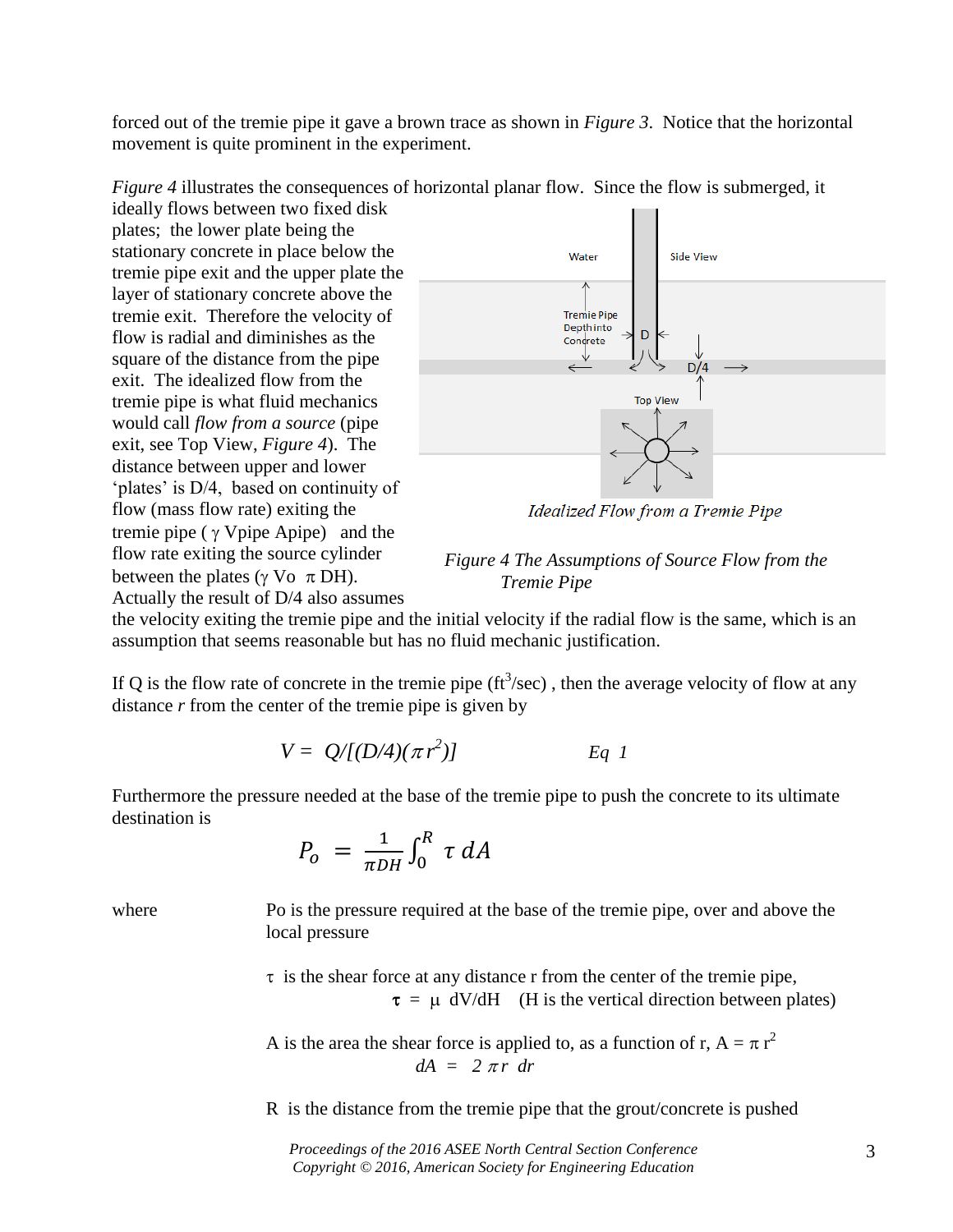If the velocity distribution between the plates is assumed linear for simplicity (over parabolic), then for a Bingham fluid that has a zero velocity stress

$$
\tau = \tau_o + \mu \, 4V/H
$$

 $P_o = \frac{1}{\pi D H} \int_0^R \tau \, dA$ 

where V is a function of r as in *Eq 1*.

Therefore



**Velocity Profile** *Figure 5 Velocity profile for dV/dH = 4 V/H*

$$
= \frac{1}{\pi DH} \int_0^R \left( \tau_o + \frac{16\mu Q}{\pi D H r^2} \right) \pi r dr = \frac{1}{\pi DH} \left( \pi \tau_o \frac{R^2}{2} + \frac{16\mu Q}{DH} \ln \left[ \frac{D}{2R} \right] \right)
$$

or if H = D/4 
$$
Po = 2 \tau_o (R/D)^2 + 64 \gamma \mu Q/D^2 ln (2R/D)
$$
 *Eqn 2*

R in this equation is the distance to the final resting place of the concrete grout. If the placement is within a casing, a caisson, or a cofferdam, then the value of R is well defined. If the placement is without a form, as in the filling of a mine, the concrete/grout does not push forever but rather has a tendency to stack or create a cone, see *Figure 6*. This is

particularly true if the tremie pipe is raised periodically during the pour.

If the placement is in a cone, then the immersion depth of the tremie pipe and the slope of the cone are both determiners for R. The slope of this cone is affected by a variety of characteristics of the concrete/grout and of the rate of placement, however, it is a good assumption that the slope of the cone is the same as the slope of the cone made from a slump measurement. *Figure 7* shows a slump test cone with standard dimensions 12 inches high, 4 inch diameter at the top and 8 inch base diameter, for a total volume of 352 in3. After the cone is removed, the shape that the sample assumes varies according to the amount of slump, but for slump between 5 and 10 inches, which is typical for underwater placement, the end result is approximately



*Figure 6 Concrete placed in a cone shape <sup>3</sup>* 

*Proceedings of the 2016 ASEE North Central Section Conference Copyright © 2016, American Society for Engineering Education*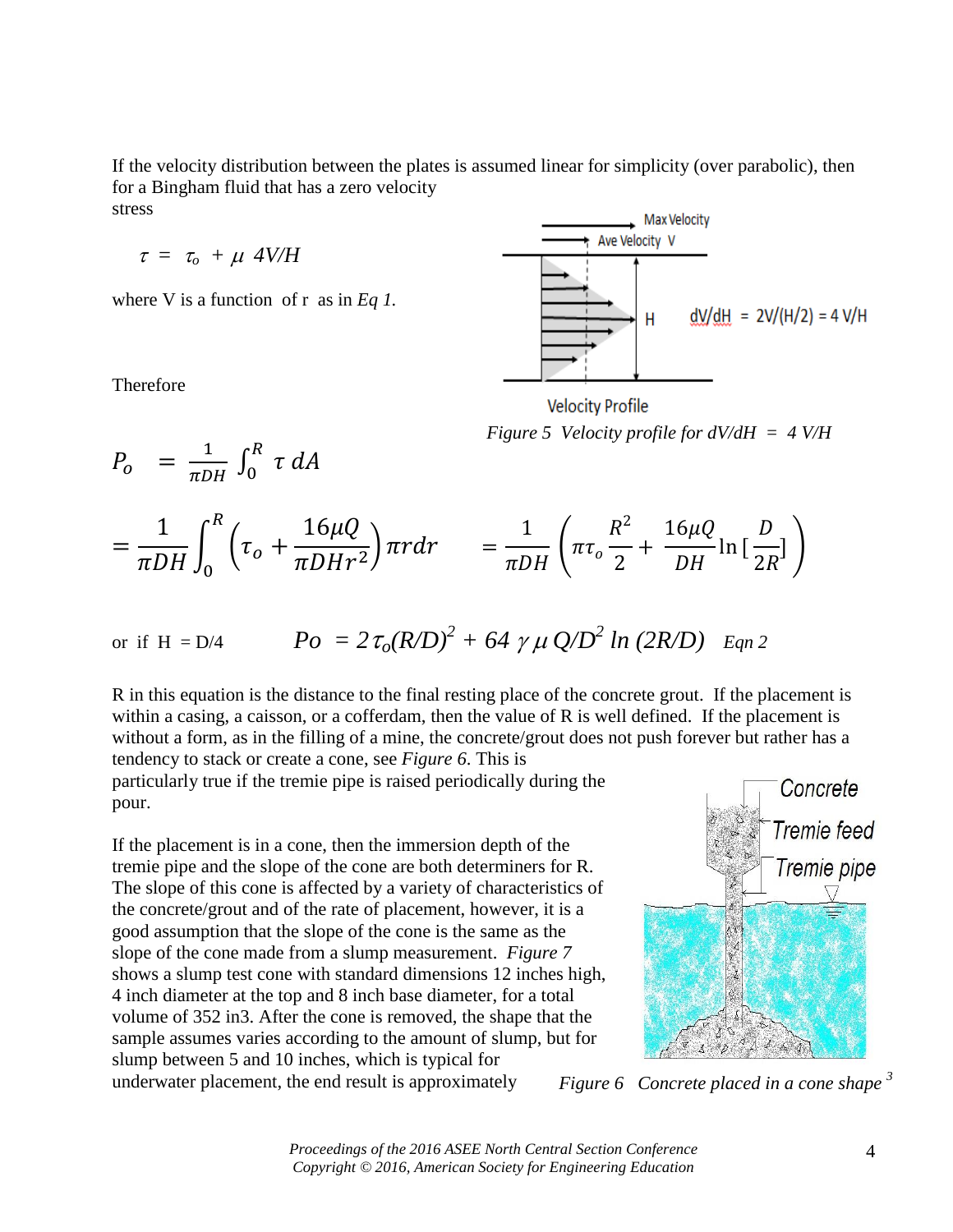cone shaped. The geometry of this cone is:

Height = 12 – slump (inches)  
Volume = 352 in<sup>3</sup> = 1/3 
$$
\pi
$$
 r<sup>2</sup> height  
= 1/3  $\pi$  r<sup>2</sup> (12-slump)

and

or 
$$
r = \frac{s(s32)}{\pi(12\text{-}slump)}
$$

 $\Gamma$ 2)



According to the graph of Figure 7, this implies a 6.5:1 slope for slump = 10 inch and a 3.5:1 slope for a slump  $= 9$  inch.

The relationship between R and slope then is

 $R = slope (immersion depth)$ 

As to *Eqn 2*, the other parameters that require discussion are  $\tau_o$  and  $\mu$ . Typical values for wet concrete can be found in *Figure 9*.

*Figure 9 Fluid properties of wet concrete/grout <sup>4</sup>*

|  |  | Table 1. Rheology of cement paste, mortar and concrete |
|--|--|--------------------------------------------------------|
|  |  |                                                        |

0

0

7 6

5

 $\begin{array}{ccc}\n\text{Slope (ratio run/rise)}\\
\text{or} & \text{or} & \text{or} & \text{or} \\
\text{or} & \text{or} & \text{or} & \text{or} \n\end{array}$ 

| Material          | Cement paste, | Mortar     | Flowing concrete | Self-compacting | Concrete     |
|-------------------|---------------|------------|------------------|-----------------|--------------|
|                   | grout         |            |                  | concrete        |              |
| Yield stress      | $10 - 100$    | $80 - 400$ | 400              | $50 - 200$      | $500 - 2000$ |
| N/m <sup>2</sup>  |               |            |                  |                 |              |
| Plastic viscosity | $0.01 - 1$    | $1 - 3$    | 20               | $20 - 100$      | $50 - 100$   |
| $Ns/m^2$          |               |            |                  |                 |              |
| <b>Structural</b> | Significant   | Slight     | None             | None            | None         |
| breakdown         |               |            |                  |                 |              |



*Figure 7 Converting slump test into cone angle*

5

Slump (inches



*9.5*

*Figure 8 Slump value versus slope (note that the slump test creates a cone only for slump between 6 and*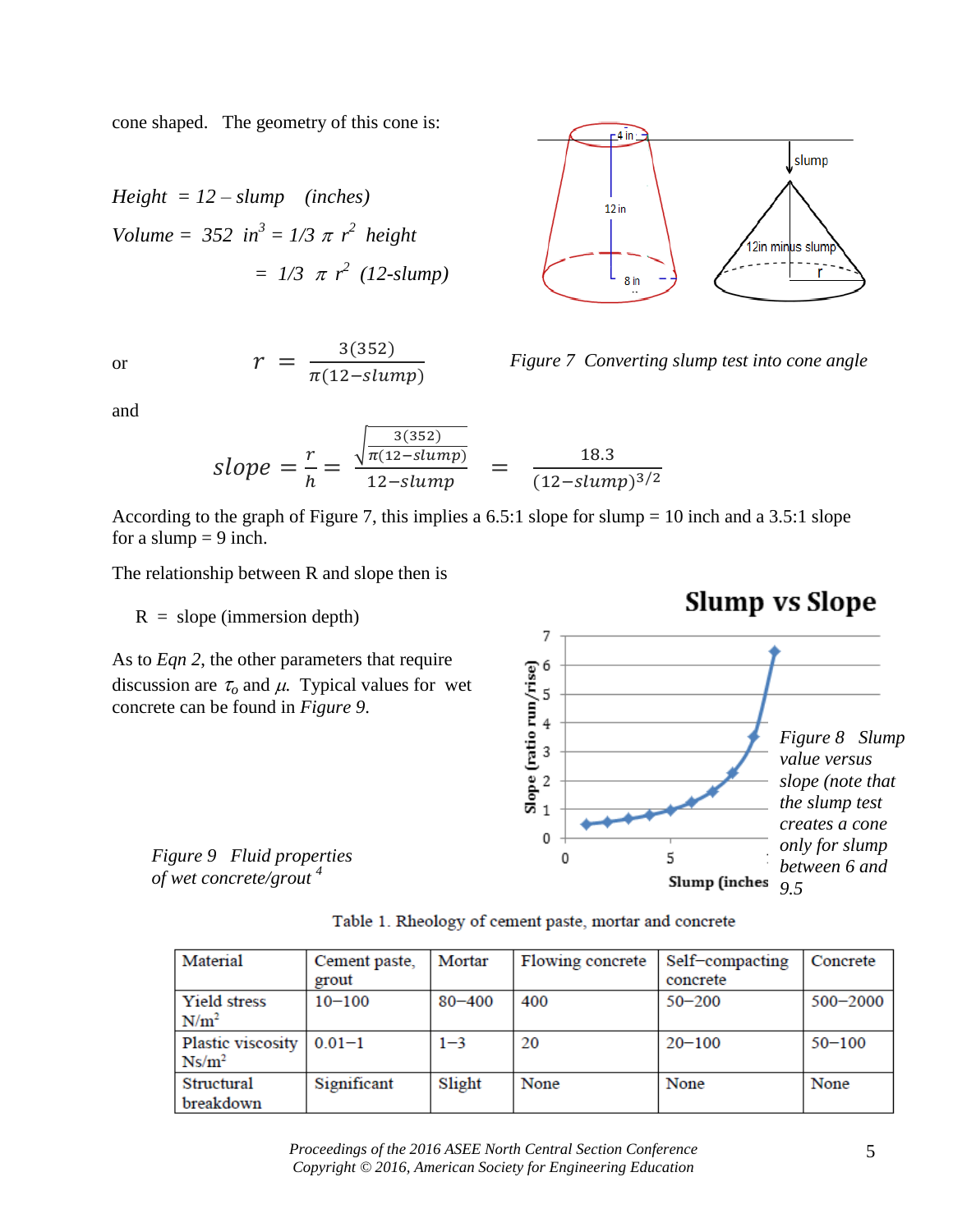

*Figure 10: Pressures at the base of the tremie pipe to deliver concrete/grout to final placement*

A numerical evaluation of the required placement pressure versus slump, immersion depth, and volume flow rate is shown in *Figure 10*. This graph is interesting from the viewpoint that these 'burst pressures' must be supported by the weight of concrete over the tremie pipe base, that is, if these placement pressures are greater than the concrete hydrostatic pressure due the immersion of the pipe, then the concrete/grout will not flow underneath the layer but instead burst through the layer and flow over the top of the 'stack'. With a concrete/grout specific weight of typically 150  $lb/ft<sup>3</sup>$ , the pressure that can be sustained per foot of immersion is about 1 psi. Therefore the maximum placement pressure without bursting for 2 ft immersion is 2 psi and for 10 ft immersion is 10 psi. On *Figure 10*, the two lowest lines represent immersion of 2 feet. In both cases, the placement pressures are almost always greater than 2 psi, meaning that the deposit of concrete/grout is almost always by bursting through the top of the previously laid mixture. In fact, for the 9.5 inch slump, only placement rates less than 40 cu yds/hr with immersion depth of 2 feet will keep the placement flow below the previously laid concrete level. For immersion levels greater than 2 feet, and for slumps less than 9 inches, the flow will always burst through the top and flow over the previously laid concrete.

What has been described here are two types of flow patterns, each existing if certain conditions hold true. Therefore we call these patterns different *flow regimes* and name them *laminar sublayer flow* – for placement that is moved below the static layer of preplaced concrete, and *burst flow* – placement that flows to the top of the preplaced layer.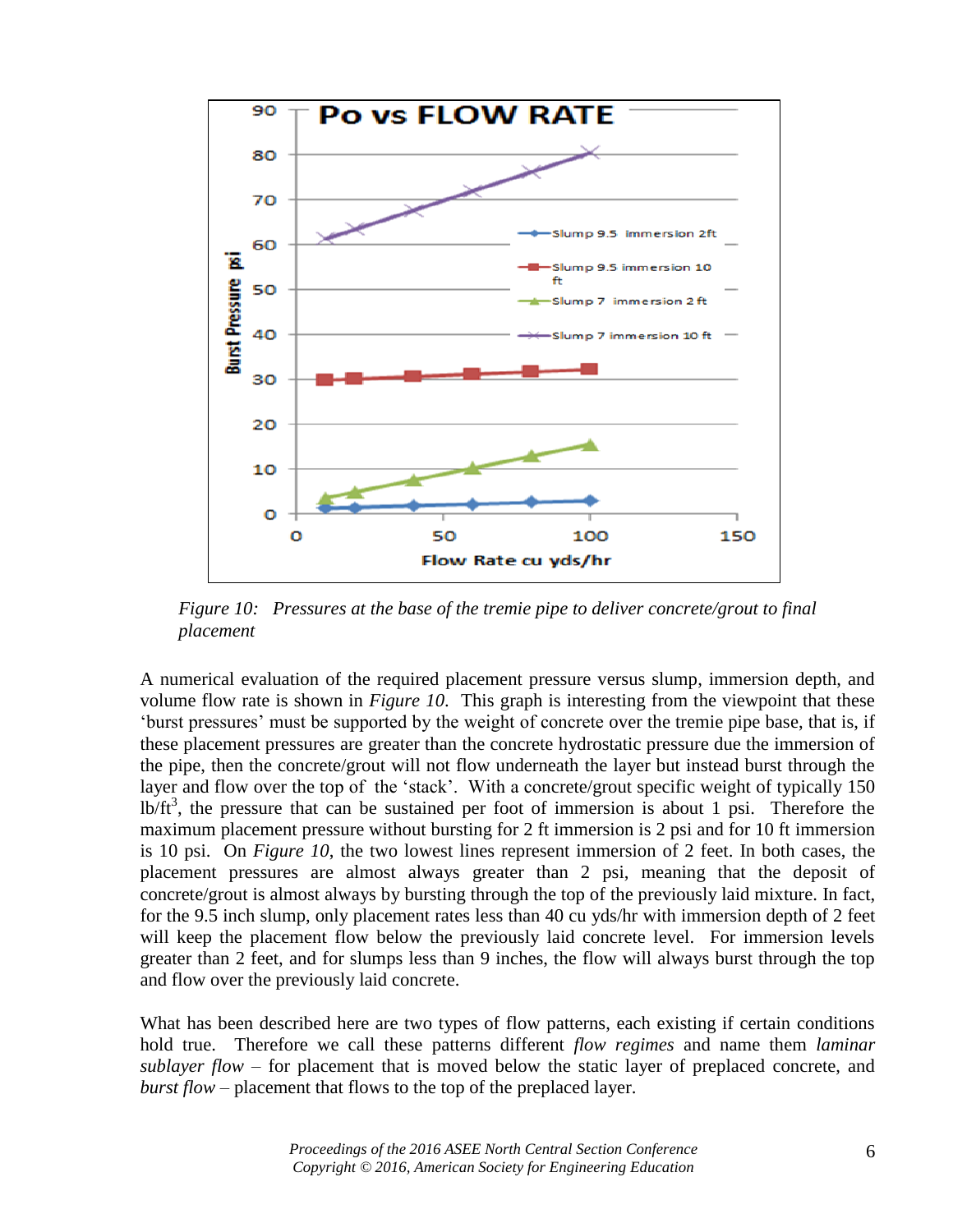### **Comparison with the Literature**

In a 1999 study done for the US Army Corps of Engineers<sup>5</sup>, a study of flow pattern of concrete placed underwater into a cofferdam, and with some experience this report used a stack slope pattern of 5:1 (*Figure 11*). Compared to this study (Figure 8), that would be consistent with a slump  $= 9.5$ , typical for tremie pipe placement.

There are several references of best management practices for tremie placement of concrete that suggest, for a variety of reasons that moving concrete.



*Figure 11: Assume slope of 5:1 in the literature<sup>5</sup>*

The following is an excerpt from a US Army Corps of Engineers study<sup>5</sup>

*Tremie concrete, with or without the antiwashout admixture, should always be discharged into and beneath the already placed concrete. Specifications should require that the tip of tremie be always embedded in fresh concrete by at least 0.6 m (2 ft). This requirement not only helps to prevent a loss of the seal, but also improves the concrete flow pattern.*

*Figure 2*, from the Deep Foundations Institute, suggests that the flow pattern for concrete placement may not be subsurface, and the diagram suggests a type of burst flow pattern. Indeed, in the document, it states

*" Concrete flow patterns are not well understood".* 

Later in the document it contradicts itself, *" It is generally recognized that there are two principle flow types involving regular… flow patterns. Regular flow patterns involve 'plug flow' or 'volcanic flow':*

*'Plug' flow where the upper region of already placed concrete is lifted upwards by the fresh concrete exiting the tremie pipe*

*'Volcano' flow where the upper regions of already placed concrete rolls upwards and sideways due to higher resistance to flow …"*

Without any evidence or analysis, this description is precisely what in this document is called the *laminar flow regime* and the *burst regime*.

#### **Conclusion**

*Equation 2* is a critical evaluation tool for determining the flow pattern for the placement of concrete from a tremie pipe. It is also valuable to determine the minimum placement pressures required at the base of the tremie pipe. The analysis is typical of an honors project for a second level fluid mechanics course in an engineering science or engineering technology program.